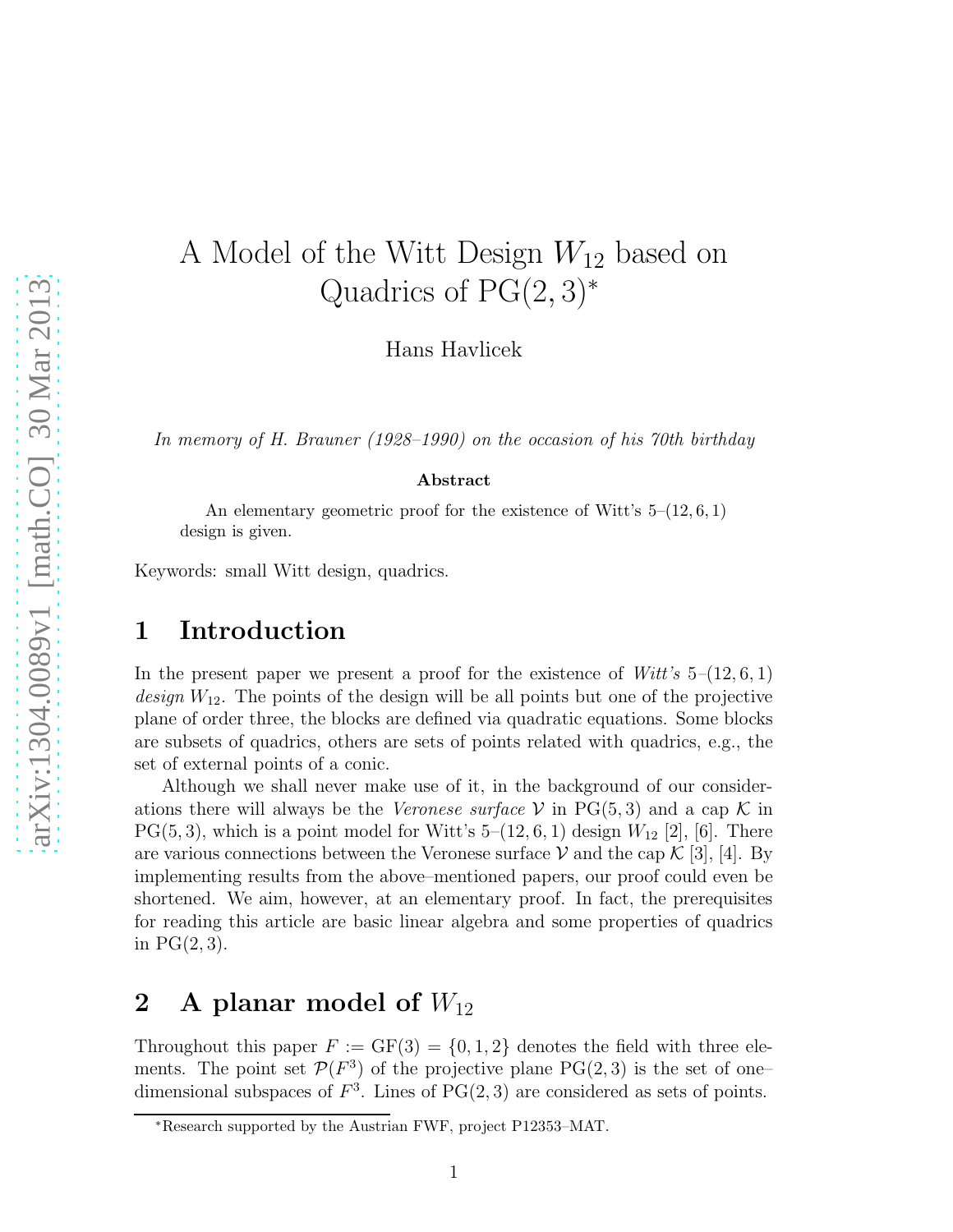**Definition 1** An incidence structure  $(W, \mathcal{B}, \in)$  with point set W and block set B is given as follows: Fix one point  $U = F(u_0, u_1, u_2) \in \mathcal{P}(F^3)$  and define

$$
\mathcal{W} := \mathcal{P}(F^3) \setminus \{U\}.
$$
 (1)

*A subset* b *of* W *is a block, if the subsequent conditions hold true:*

- *1.* b *has more than three elements.*
- 2. There is a non-zero quadratic form  $q : F^3 \to F$  such that b consists of all *points*  $X = F(x_0, x_1, x_2) \in W$  *satisfying*

$$
(x_0, x_1, x_2)^q = 2 \cdot (u_0, u_1, u_2)^q. \tag{2}
$$

Observe that

$$
(2 \cdot (x_0, x_1, x_2))^q = 2^2 \cdot (x_0, x_1, x_2)^q = (x_0, x_1, x_2)^q \tag{3}
$$

for all  $(x_0, x_1, x_2) \in F^3$  and all quadratic forms  $q : F^3 \to F$ . Thus (2) does not depend on the choice of vectors representing the points  $X$  and  $U$ , respectively.

It is an easy task to describe all blocks explicitly: Each quadratic form  $q: F^3 \to F$  and each  $t \in F$  give rise to a point–set of PG(2,3) by putting

$$
Q_t(q) := \{ F(x_0, x_1, x_2) \mid (x_0, x_1, x_2)^q = t, \ (x_0, x_1, x_2) \neq (0, 0, 0) \}. \tag{4}
$$

By (3), this definition is unambiguous. Note that  $\mathcal{Q}_1(q) = \mathcal{Q}_2(2q)$  and  $\mathcal{Q}_2(q) =$  $\mathcal{Q}_1(2q)$ .

Up to a change of coordinates and multiplication of q by  $2 \in F$  there are the following cases for  $q \neq 0$  [5, p. 156]:

| $(x_0, x_1, x_2)^q$           | । #⊻⊕ |  |  |
|-------------------------------|-------|--|--|
| $x_0^2$<br>$+ x_1^2 + x_2^2$  |       |  |  |
| $x_{0}^{2}$<br>$x^{\epsilon}$ |       |  |  |
| $\sim$<br>                    |       |  |  |
|                               |       |  |  |

(Here  $\#M$  denotes the cardinality of a set M.) Therefore a subset b of W is a block if, and only if, one of the following holds:

*Case A:*  $b = Q_t(q)$  with  $t \in F \setminus \{0\}$  and  $U \in Q_{2t}(q)$ . By  $\#\mathcal{Q}_t(q) > 3$  and  $\#\mathcal{Q}_{2t}(q) > 0$  the last two lines of (5) can be ruled out. So either  $\mathcal{Q}_0(q)$  is a conic  $(x_0^2 + x_1^2 + x_2^2 = 0)$  and b is the set of its six external points, whereas U is internal, i.e., it does not lie on a tangent; or  $\mathcal{Q}_0(q)$  is a singleton  $(x_0^2 + x_1^2 = 0)$  and b is the symmetric difference  $(r \cup s) \setminus (r \cap s)$  of two distinct lines with  $U \notin r \cup s$  and  $\mathcal{Q}_0(q) = r \cap s.$ 

*Case B:*  $b = Q_0(q) \setminus \{U\}$  with  $q \neq 0$  and  $U \in Q_0(q)$ . We infer from  $\#Q_0(q) > 4$ and (5) that  $\mathcal{Q}_0(q)$  is a pair of lines  $(x_0^2 - x_1^2 = 0)$ , say  $\mathcal{Q}_0(q) = g \cup h$ . Therefore  $b = (g \cup h) \setminus \{U\}$ , where  $U \in g \cup h$ .

Very loosely speaking, a block is either one "side" of a quadric with  $U$  being on the "other side", or it is the set of all points in  $W$  of a quadric containing U.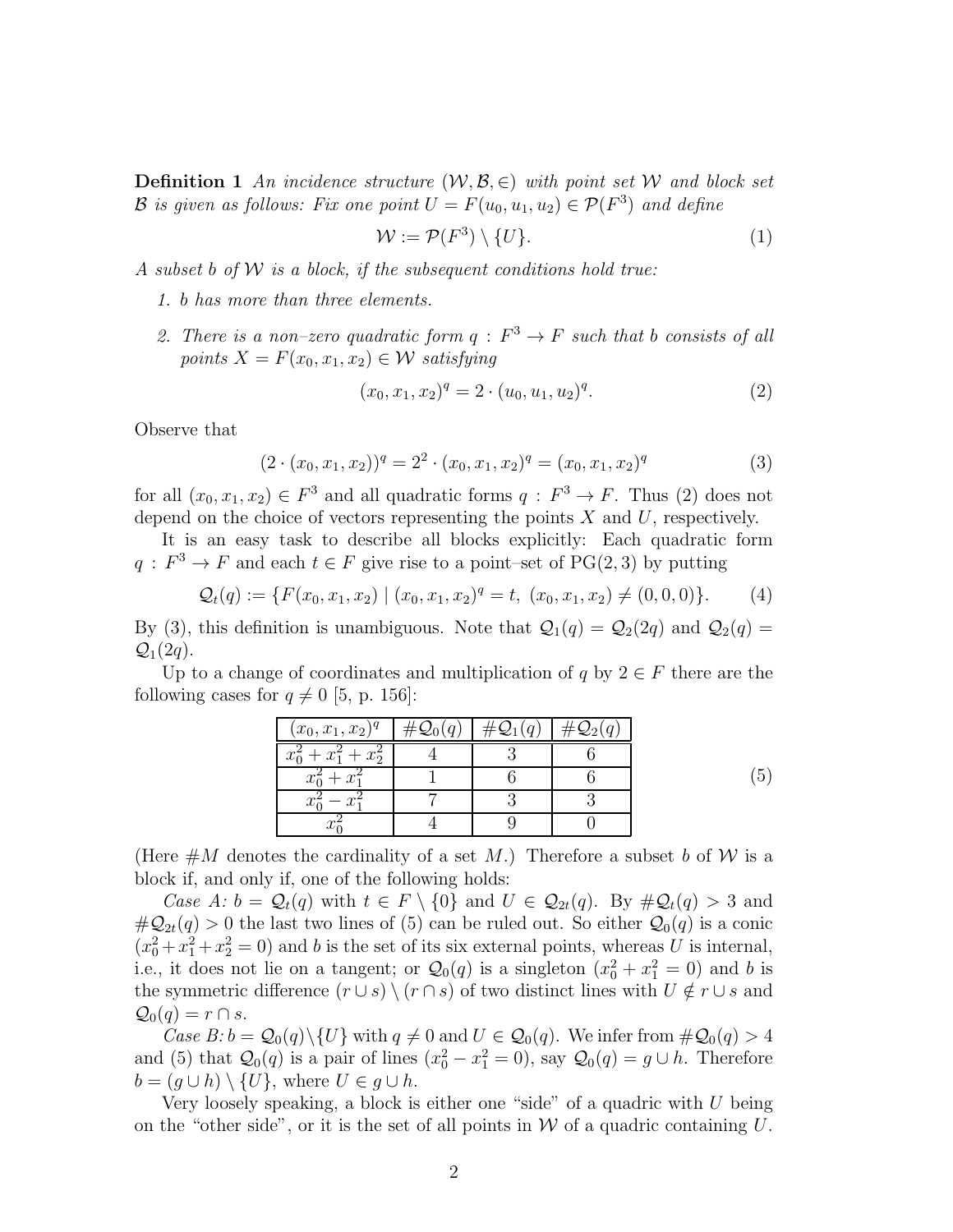**Theorem 1** *The incidence structure*  $(W, \mathcal{B}, \in)$  *described in Definition 1 is a* 5– (12, 6, 1) *design.*

*Proof.* By (1), there are 12 points in  $W$  and, from our previous discussion, all blocks have exactly 6 elements.

In the sequel let  $(u_0, u_1, u_2) := (1, 0, 0)$ . So, in terms of coordinates, an equation of a block takes the form

$$
\sum_{0 \le i \le j \le 2} a_{ij} x_i x_j = 2a_{00}, \text{ with at least one } a_{ij} \neq 0. \tag{6}
$$

Suppose that we are given a 5–set  $\mathcal{D} = \{F(d_{0k}, d_{1k}, d_{2k}) \mid k \in \{0, 1, \ldots, 4\}\}\$ contained in W. In order to obtain all blocks through  $\mathcal D$  we have to find the non–zero solutions of the linear homogeneous system

$$
\sum_{0 \le i \le j \le 2} a_{ij} d_{ik} d_{jk} = 2a_{00}, \quad k \in \{0, 1, \dots, 4\}.
$$
 (7)

This is a system of 5 equations in 6 unknowns  $a_{ij}$ , whence a non–zero solution exists, i.e., there is at least one block containing  $\mathcal{D}$ . In order to show its uniqueness, we have to distinguish two cases:

*Case A:* Each solution with  $a_{00} = 0$  is trivial. Consequently,

$$
\det \begin{pmatrix} d_{00}d_{10} & d_{00}d_{20} & d_{10}^2 & d_{10}d_{20} & d_{20}^2 \\ d_{01}d_{11} & d_{01}d_{21} & d_{11}^2 & d_{11}d_{21} & d_{21}^2 \\ \cdots & \cdots & \cdots & \cdots & \cdots & \cdots \\ d_{04}d_{14} & d_{04}d_{24} & d_{14}^2 & d_{14}d_{24} & d_{24}^2 \end{pmatrix} \neq 0,
$$
 (8)

so that all solutions of  $(7)$  form a one-dimensional subspace of  $F<sup>6</sup>$ , as required.

*Case B:* There is a non–trivial solution  $(\overline{a}_{00}, \ldots, \overline{a}_{22}) \in F^6$  with  $\overline{a}_{00} = 0$ . The numbers  $\overline{a}_{ij} \in F$  determine a non–zero quadratic form  $\overline{q}$  :  $F^3 \to F$  and a quadric  $\mathcal{Q}_0(\overline{q})$  containing  $\mathcal{D} \cup \{U\}$ . By (5),  $\mathcal{Q}_0(\overline{q})$  is a pair of lines, say  $\overline{g} \cup \overline{h}$ . So

$$
\overline{b} := (\overline{g} \cup \overline{h}) \setminus \{U\} \tag{9}
$$

is one block through D.

Conversely, let b be a block passing through  $\mathcal D$ . There is no 5–arc in PG(2,3), so that at least three points of  $\mathcal D$  are on a line, say  $\overline{g}$ . There are three possibilities:

1. b stems from a pair of lines  $g \cup h$ , i.e.,  $b = (g \cup h) \setminus \{U\}$ . Then the quadrics  $g \cup h$  and  $\overline{g} \cup h$  have six common points, whence they are identical.

2. b is the set of external points of a conic c. No line contains four external points of a conic (cf. [5, p. 178]). So  $\bar{g}$  is a tangent of c and  $\#(\bar{g} \cap \mathcal{D}) = 3$ . We infer  $U \notin \overline{g}$ , since there are no internal points on a tangent. By  $\#\mathcal{D} = 5$ ,  $h \setminus \overline{g}$  contains two distinct external points and the internal point U. Hence h is an exterior line carrying two distinct internal points. This implies that  $\overline{q}$  and  $\overline{h}$ meet at an internal point which contradicts  $\overline{g}$  being a tangent.